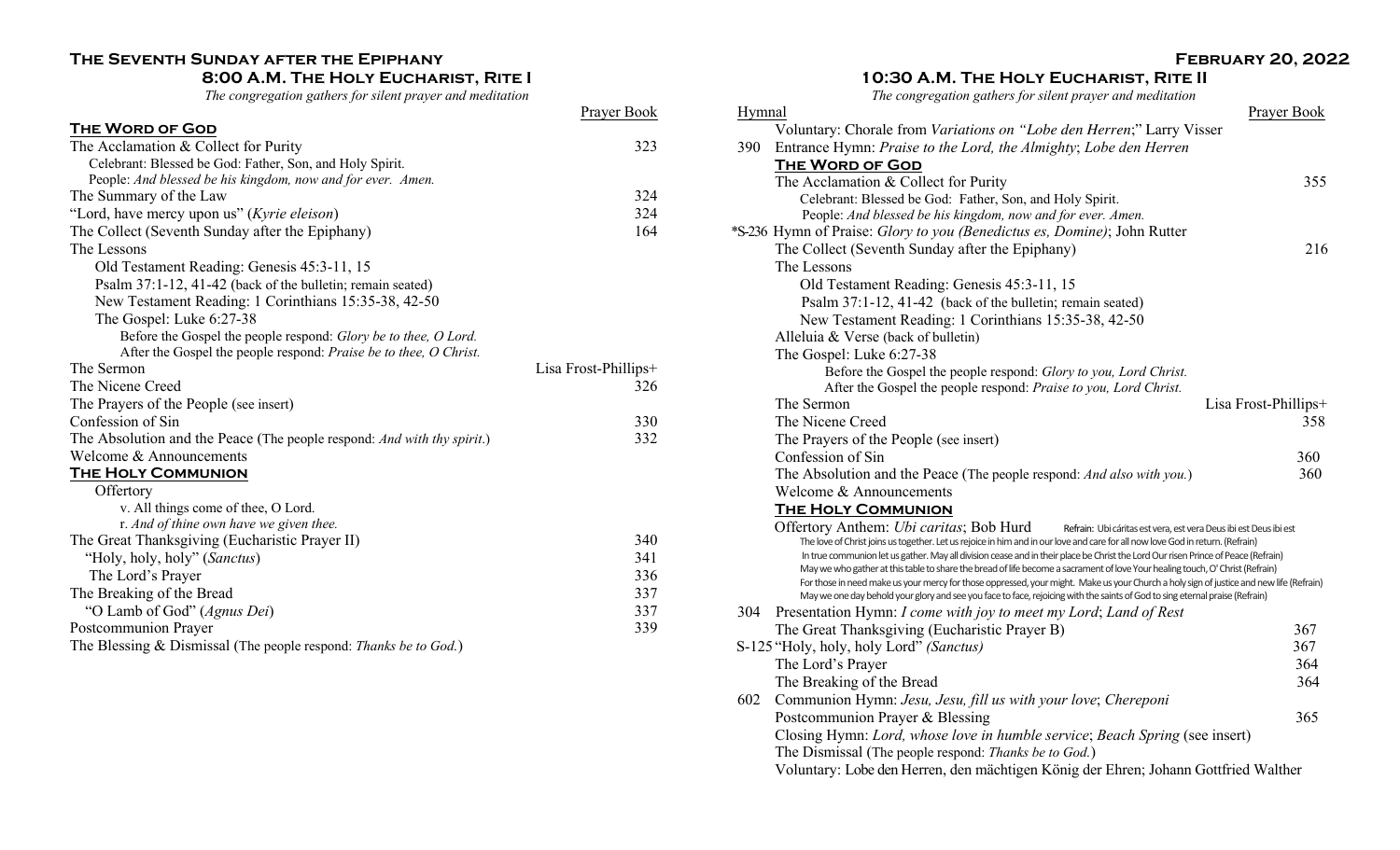Celebrant: The Rev. Robert Fruehwirth Preacher: The Rev. Lisa Frost-Phillips Acting Director of Music & Organist: Dr. Jason Wright Verger: James Emmanuel (8:00) Readers: Carolyn Carlson (8:00); Bob Shelton, Mary Rocap (10:30) Ushers: the Tiani family (8:00); Conrad Fulkerson (10:30) Nursery Attendant: Jane Fischer; Nursery Volunteer: Carolyn Parsley (10:30) Coffee Hour Host: Michael Wood (8:00); Sam & Maria Costello (10:30) Altar Guild: Jim & Kathy von St. Paul, Linda Duvall IT Guild: Video: Jim Parsley; Zoom Master: Paul Enquist; Zoom Host: Sonja Tilley

#### **Feeding God's people from the abundance of God's grace**

**Welcome to St. Matthew's.** We hope while you are here you will be nourished, welcomed, and sustained. We consider St. Matthew's a place of hospitality, peace, and renewal, where people can come to be fed through worship and the sacraments; through the care and compassion of our members; through our welcome of the stranger in our midst; through our service to the larger community of Hillsborough and the world. We invite you to be part of the feast.

**All baptized persons, of all ages and from any tradition, are welcome to come forward for communion**. Those who do not wish to receive communion are welcome to come forward to receive a blessing from the clergy. Simply cross your arms across your chest to indicate this. If you need a gluten-free wafer, please indicate this by holding out your hands palms facing down.

### **TODAY**

#### **Education Hour at 9:15 a.m.**

- Godly Play: pre-K through 2<sup>nd</sup> graders (Godly Play Room. Education Building)
- Growing in Christ:  $3<sup>rd</sup> 5<sup>th</sup>$  graders (Growing in Christ Room, Education Building)
- Youth:  $6<sup>th</sup>$ -12<sup>th</sup> graders (Youth Room, lower level of the Parish House)
- Sunday Forum: Introduction of the parish Lent program for 2022; more information below (Fellowship Hall and Worship channel)

**Coffee Hours** – All are invited to the fellowship hall for coffee and a time of fellowship following each service.

**OCIM's "Fill the Bag" Campaign continues today** – There are still bags in the fellowship hall and the Parish House waiting to be filled. St. Matthew's has faithfully participated in this special food drive every February for years. You're invited to take a bag, fill it with whatever its tag says, and return it by the end of the month. The bags will be taken to OCIM to replenish shelves in their Food Pantry. This is in addition to our regular monthly goal of 175 cans of beef stew. Contact Carolyn Parsley for more information.

**Youth Group** will meet at 4pm today to continue working on their icons. Dinner will be provided.

**Nursery Care** for children 5 and under is provided from 7:55-11:45am in the Nursery on the top floor of the Hayden Building.

#### **ANNOUNCEMENTS**

**You, Redeemed: How God uses your past to create love in the present – Parish Lent Program 2022** This Lent, we will explore how God uses all of our personal histories – the good, the beautiful, and (especially!) the not-so-good – to touch the world with love. To learn more, join Robert+ at 9:15am in the fellowship hall or on the Zoom worship channel.

**Habitat Faith Build**: St. Matthew's has committed to join with other church in northern Orange County to complete a home for a family. The kick-off for this build is March 19, and work dates will be announced soon. In addition to workers (skilled or unskilled!) we'll also need folks who can prepare lunch for our designated dates. Contact Charlie McCamy (charlesmccamy@gmail.com) if you can help or would like more information.

**Parish Annual Meeting is Next Sunday:** St. Matthew's will hold an in-person Parish Annual Meeting on Sunday, February 27, at 9:15 am. At this important meeting, we will elect new vestry members, consider changes to the parish by-laws, and other important matters. A packet of information including nominations and suggested by-law changes was mailed to all members of the parish. If you haven't received one or need another copy, please contact Sonja (welcome@stmatthewshillsborough.org, 919-732-9308).

**Help Critically Needed for Sunday Worship Services**: We are in critical need of people willing to serve as ushers and coffee hour hosts for both the 8am and 10:30am services. And we could also use additional people to participate in worship as readers, nursery assistants, Zoom masters, or video operators. Right now, we are understaffed (undervolunteered?) in all categories. Please contact Sonja (welcome@stmatthewshillsborough.org, 919-732-9308) if you can serve in any capacity.

**Special Devotional Series during Black History Month:** Each Tuesday in February, parishioners have been/will be introduced via email to one of five African American women with connections to St. Matthew's. These messages contain essays written by parish archivist Elain Druesedow, dicesan historiographer and rector emeritus Brooks Graebner+, parish historian Sally Greene, assistant rector Lisa Frost-Phillips+, and director of Christian formation Kim Powell Cox. Each essay is paired with visual art, music, and a prayer with the hope that we might be drawn more deeply into the lives of these women as we are inspired by their courageous witness to faith, hope and love. All are invited to bring a cup of tea or your lunch and join Lisa+ on the Zoom formation channel at 1:00pm each Thursday this month for information conversation around each week's offering.

**St. Matthew's Zoom Channels for scheduled events:** Direct links to each of the St. Matthew's Zoom Channels are included in the weekly "This Week at St. Matthew's" email. You can also access each channel by entering the meeting ID and passcode. Meeting IDs are as follows.

- Worship channel: 278 281 7521
- Meeting channel: 864 831 3120
- Formation channel: 746 351 3601

Please contact the church office if you need the passcode or more information.